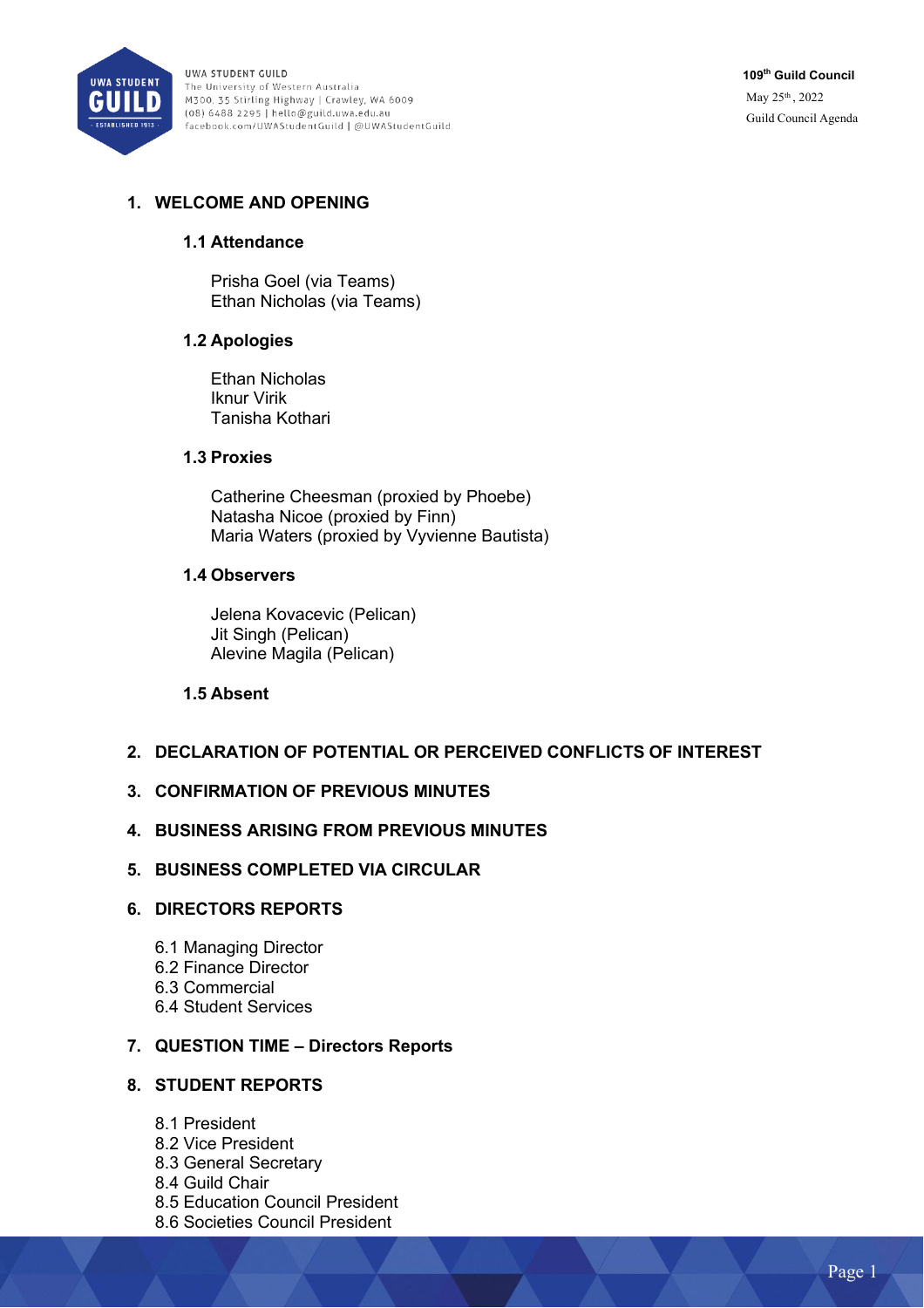

**UWA STUDENT GUILD** The University of Western Australia M300, 35 Stirling Highway | Crawley, WA 6009 (08) 6488 2295 | hello@guild.uwa.edu.au .<br>facebook.com/UWAStudentGuild | @UWAStudentGuild **109th Guild Council** May 25th , 2022 Guild Council Agenda

- 8.7 Public Affairs Council President 8.8 WASAC Chair 8.9 Women's Officer 8.10 Welfare Officer 8.11 Postgraduates Students' Association President 8.12 International Students' Department President 8.13 Residential Students' Department President 8.14 Environment Officer 8.15 Sports Officer 8.16 Access Department
- 8.17 Pride Officers
- 8.18 Ethnocultural Department Officers
- 8.19 Volunteering Chair
- 8.20 OGC
- 8.21 MASA President

## **9. QUESTION TIME – Student Reports**

### **10. BUSINESS FROM THE EXECUTIVE**

### **6 ELECTIONS**

### **7 MOTIONS ON NOTICE (OPERATIONS)**

7.1 The 109<sup>th</sup> Guild Council appoints TCRB as its master planners and approves the business case budget of \$40,000' (business case, masterplan and budget are available to view in the agenda pack)

Moved: Narendra Gammanpila (NG) Seconded: Amitabh Jeganathan (AJ)

7.2 The 109<sup>th</sup> Guild Council confirms and approves the new election timetable for 2022. (Available to view in the agenda pack)

Moved: Amitabh Jeganathan (AJ) Seconded: Aidan Mansfield (AM)

## **8 MOTIONS WITHOUT NOTICE (OPERATIONS)**

## **9 MOTIONS ON NOTICE (REPRESENTATION)**

- 9.1 The 109th Guild Council:
	- a) Supports the University of Melbourne Student Union's stance on the Palestinian crisis, which emphasises the importance of Palestinian activism against the Israeli regime
	- b) Stands in solidarity with Palestinians mourning the death of Palestinian journalist Shireen Abu Akleh, who was murdered by Israeli forces as she was carrying out her job at a refugee camp in press gear.
	- c) Condemns the woeful acts of violence by Israeli forces attacking innocent mourners carrying her coffin
	- d) Recognises that the struggle of the Palestinian people corresponds to continuous support to Israel by the Australian government.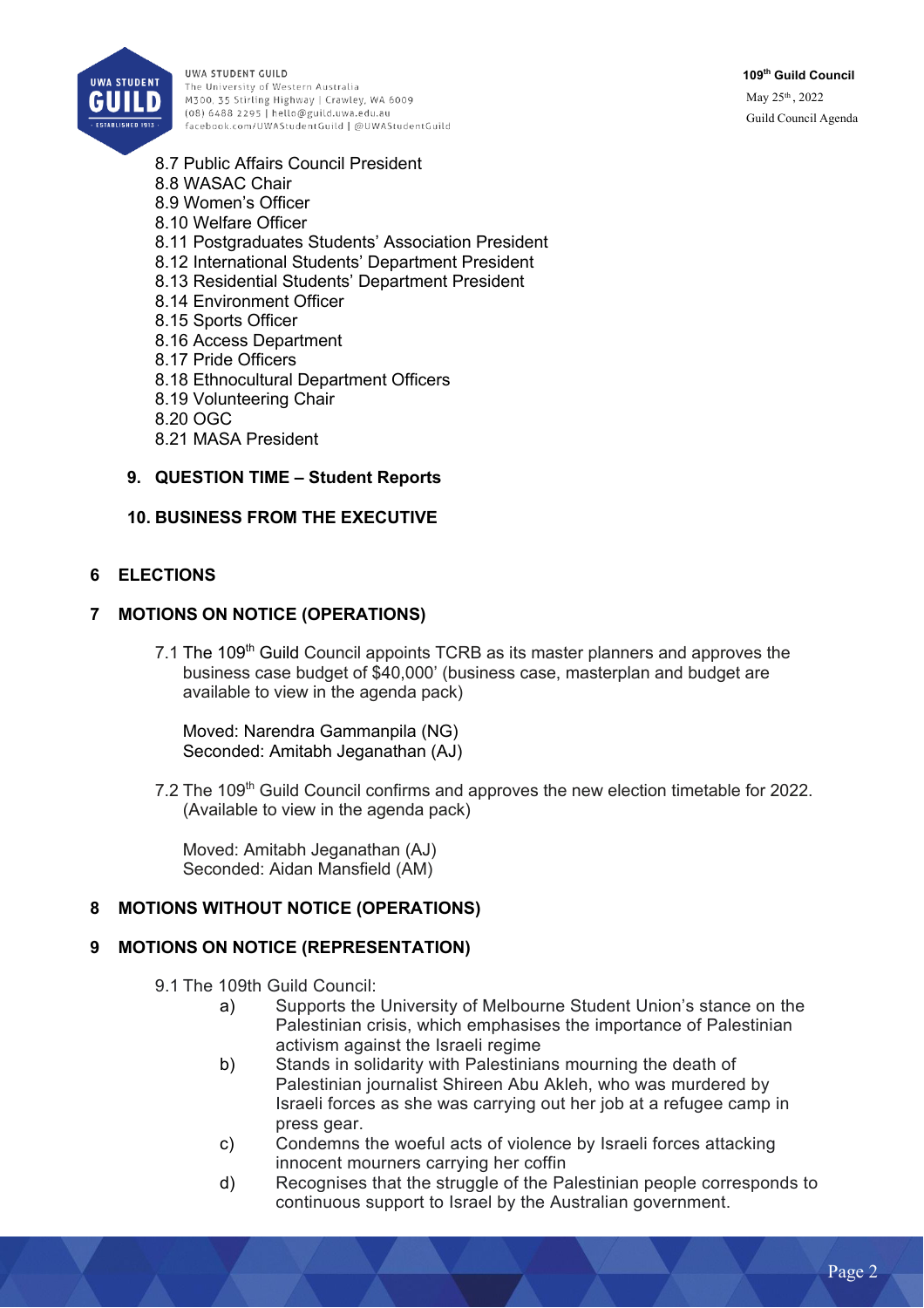

**UWA STUDENT GUILD** The University of Western Australia M300, 35 Stirling Highway | Crawley, WA 6009  $(08) 6488 2295$  | hello@guild.uwa.edu.au facebook.com/UWAStudentGuild | @UWAStudentGuild

- e) Urges UWA student representatives and all students to educate themselves on the Palestinian crisis, and to show support to Middle Eastern & Palestinian students on campus affected by this crisis.
- f) Supports the vigil hosted by the Palestinian Cultural Society of UWA, Friends of Palestine WA, and the Palestinian Community of WA held on Saturday, 28 May, to commemorate Shireen Abu Akleh and the Palestine Nakba.

Moved: Adam Elyousef (AE) Seconded: Nicole Mcewen (NM)

9.2 The 109<sup>th</sup> Guild Council:

- a) Supports the Ethnocultural Department's petition with over 240 signatures as of 23/05/2022, to secure a safe space for students of CALD backgrounds.
- b) Recognises the importance of these 240 signatures that represents the 46% of students that were born outside of Australia and 25% of students that speak languages other than English at home, from 23,944 students enrolled at UWA
- c) Calls upon the Tenancy committee to reconsider a space for the Ethnocultural Department and prioritise the Ethnocultural Department
- d) Commits to allocating a space to the Ethnocultural Department at the soonest possible opportunity or once the tenancy cycle ends.

Moved: Amira Nunn (AN) Seconded: Adam Elyousef (AE)

# **10 MOTION WITHOUT NOTICE (REPRESENTATION)**

- 10.1 The 109<sup>th</sup> Guild Council:
	- a) Welcomes the defeat of the Morrison Government, after 9 years of Liberal party rule in Australia that was reactionary on all economic and social questions, especially the climate.
	- b) Recognises that the Albanese Labor Government will continue neoliberal attacks on students, workers and the oppressed as it has promised to be a "pro business, pro employer labor party"
	- c) Commits to fighting for economic, social and climate justice under the ALP Government, which includes but is not limited to protests demanding: rapid action on climate change, free and fully funded higher education, an end to all mandatory detention for refugees, and real wage increases.

Moved: Nicole McEwen Seconded: Finn Penter 22988447 (proxy for Natasha Nicole)

## **11 GENERAL BUSINESS**

# **12 CLOSE AND NEXT MEETING**